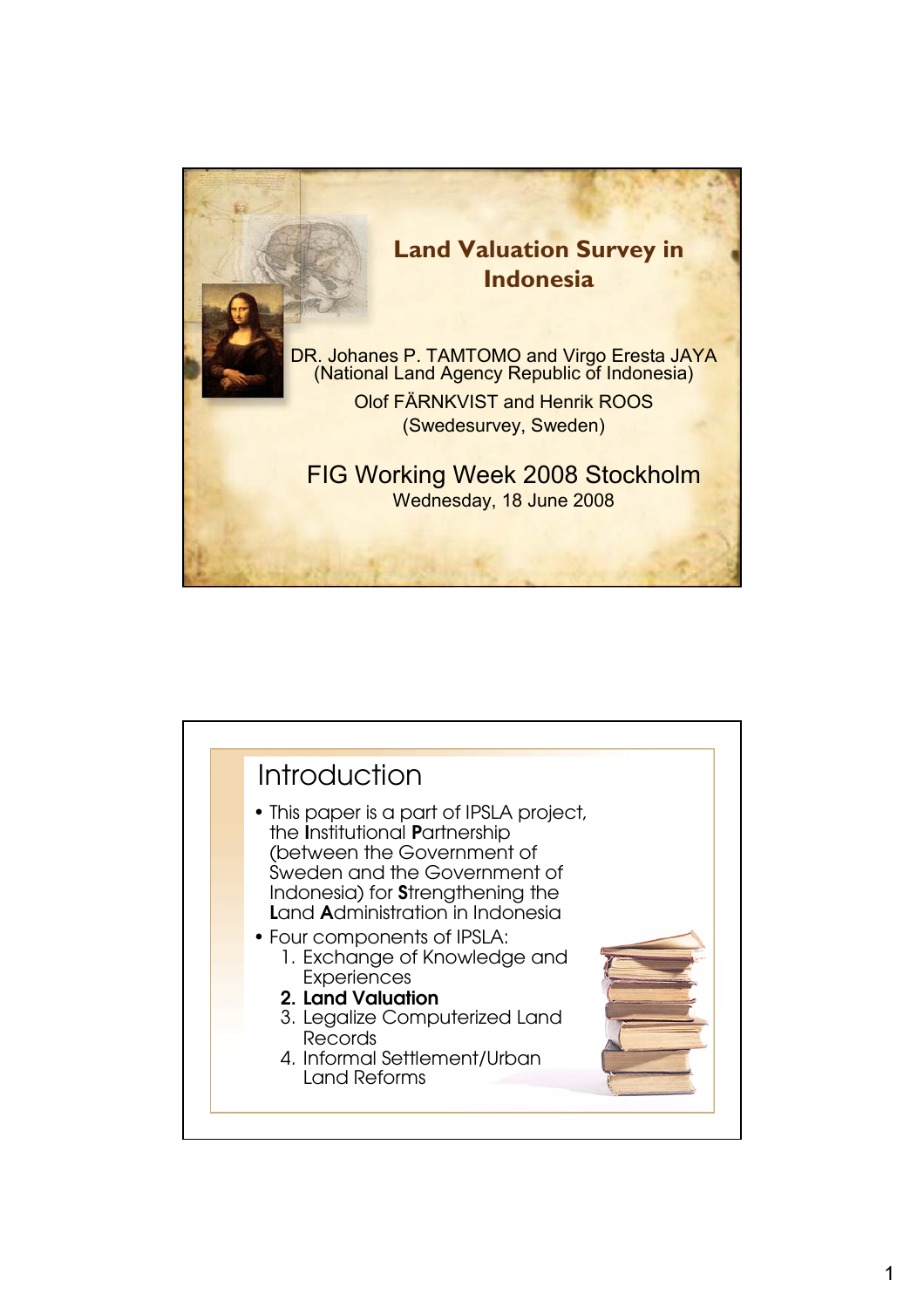

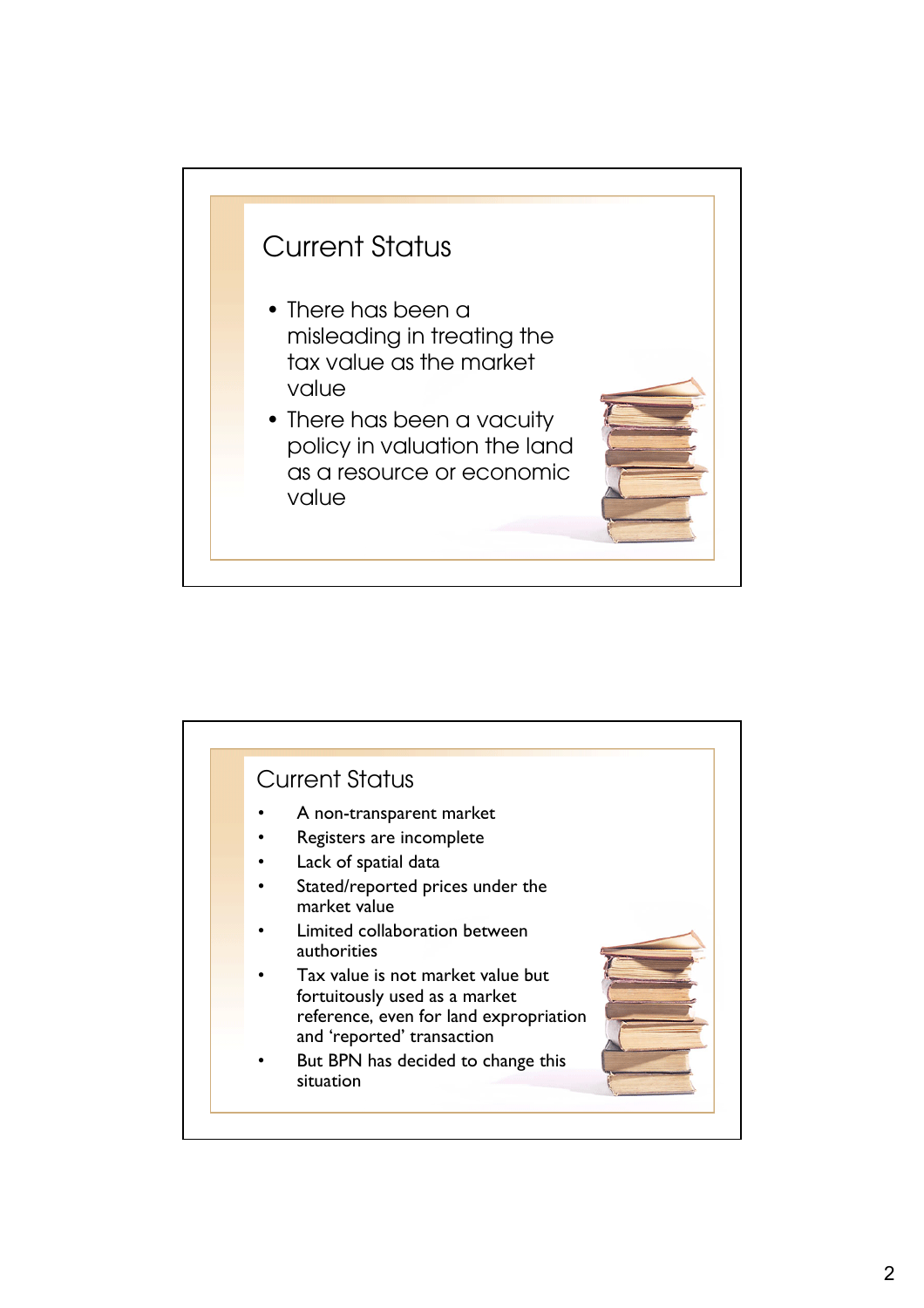

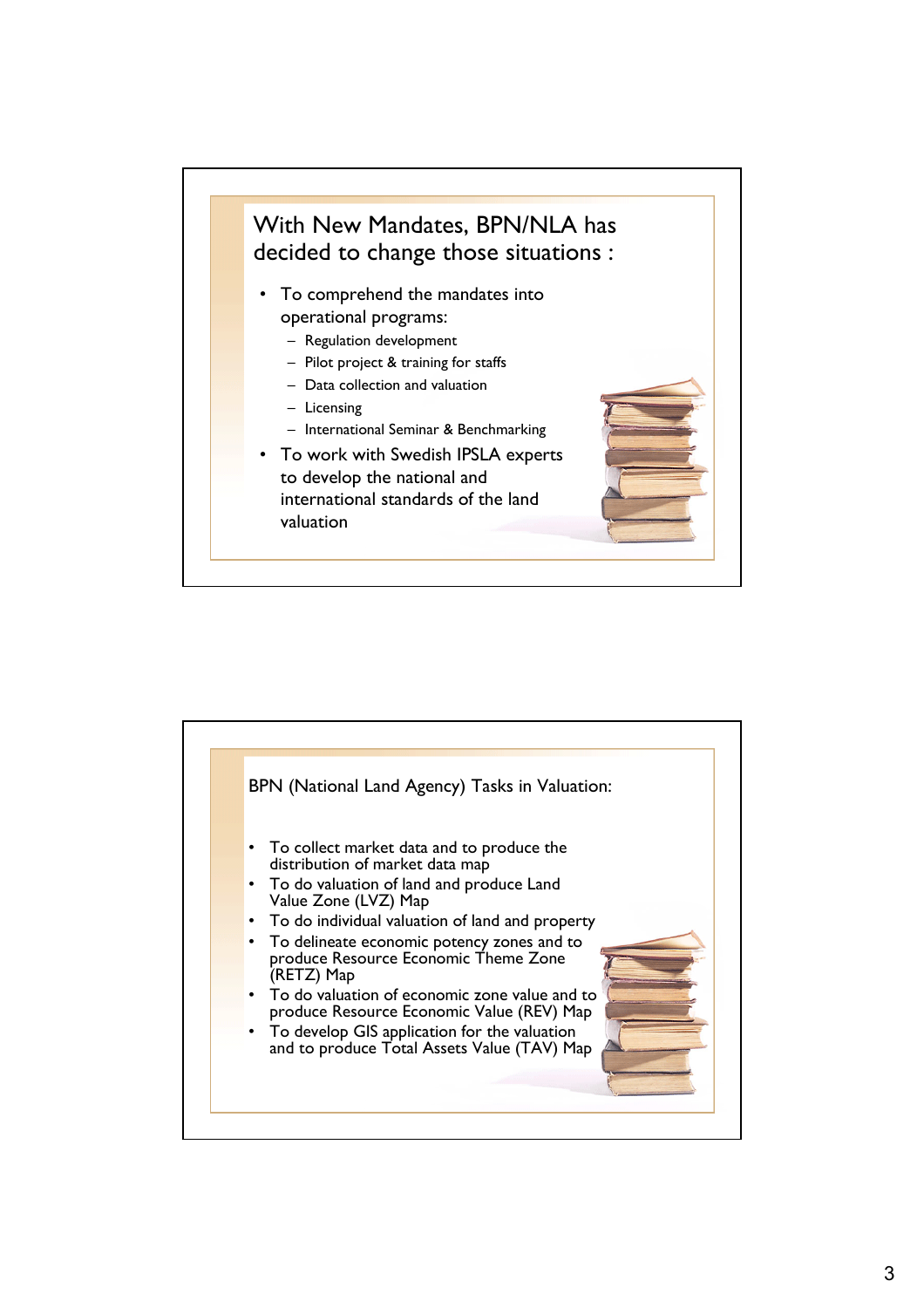![](_page_3_Figure_0.jpeg)

![](_page_3_Figure_1.jpeg)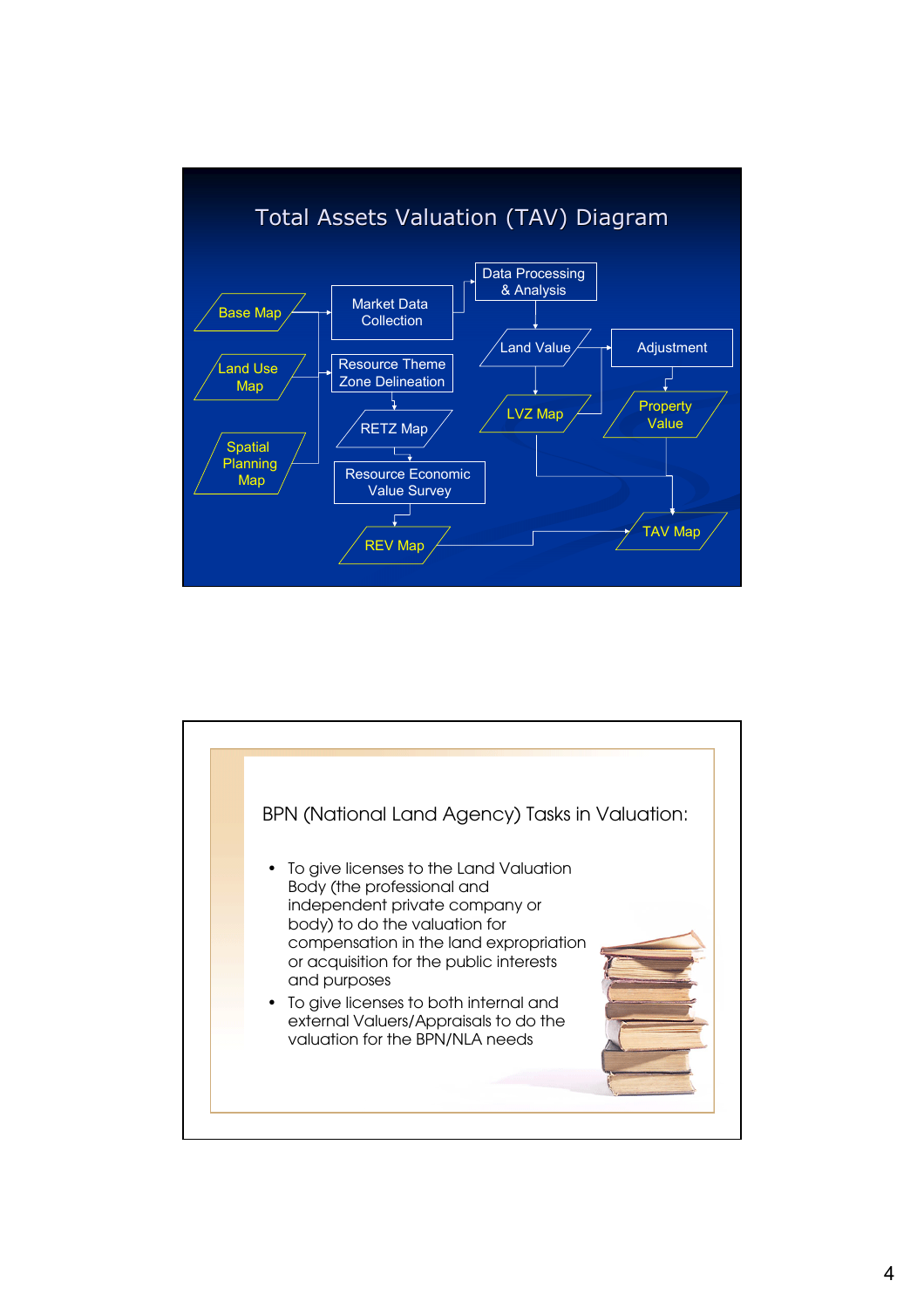![](_page_4_Figure_0.jpeg)

![](_page_4_Figure_1.jpeg)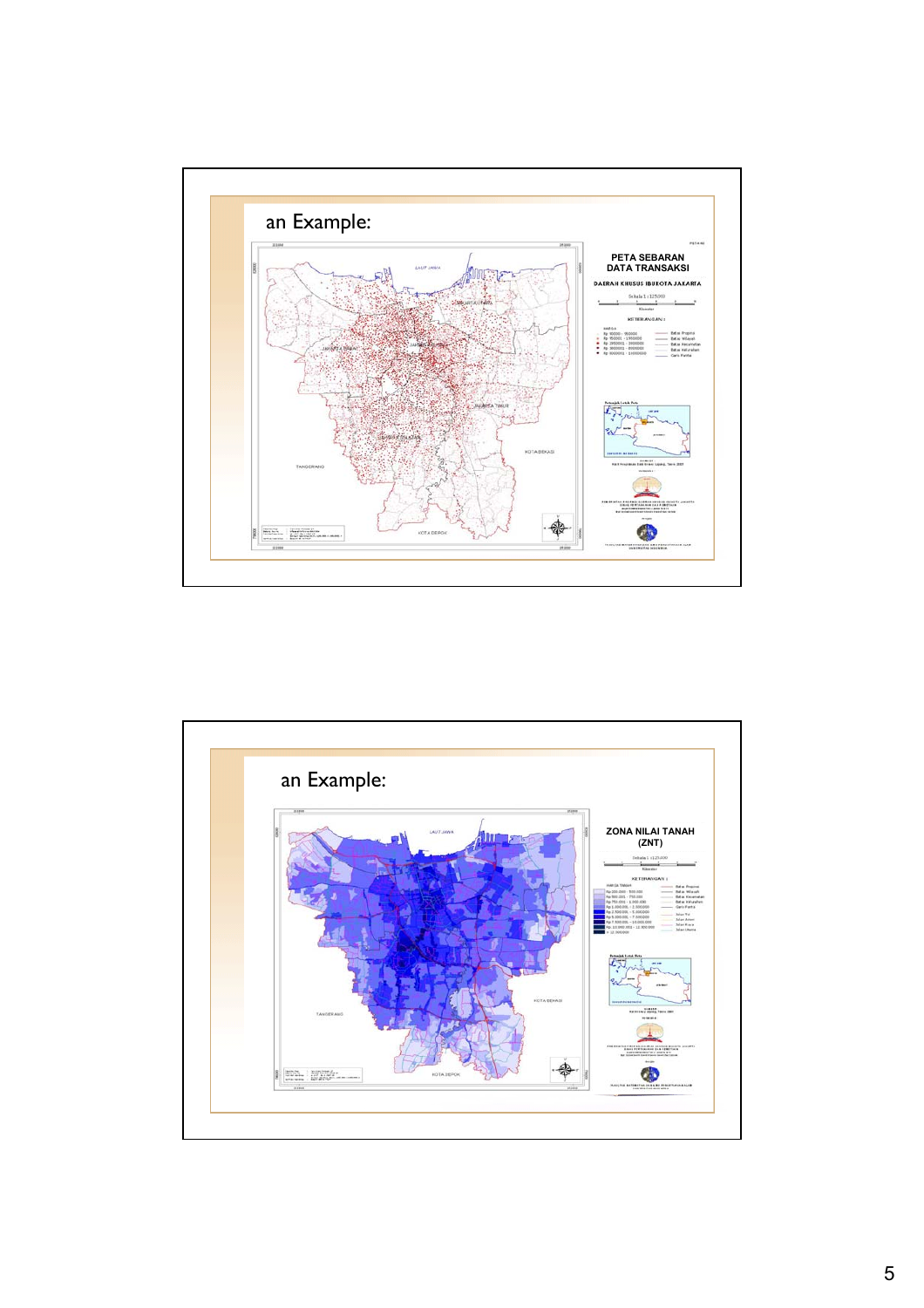![](_page_5_Figure_0.jpeg)

![](_page_5_Picture_1.jpeg)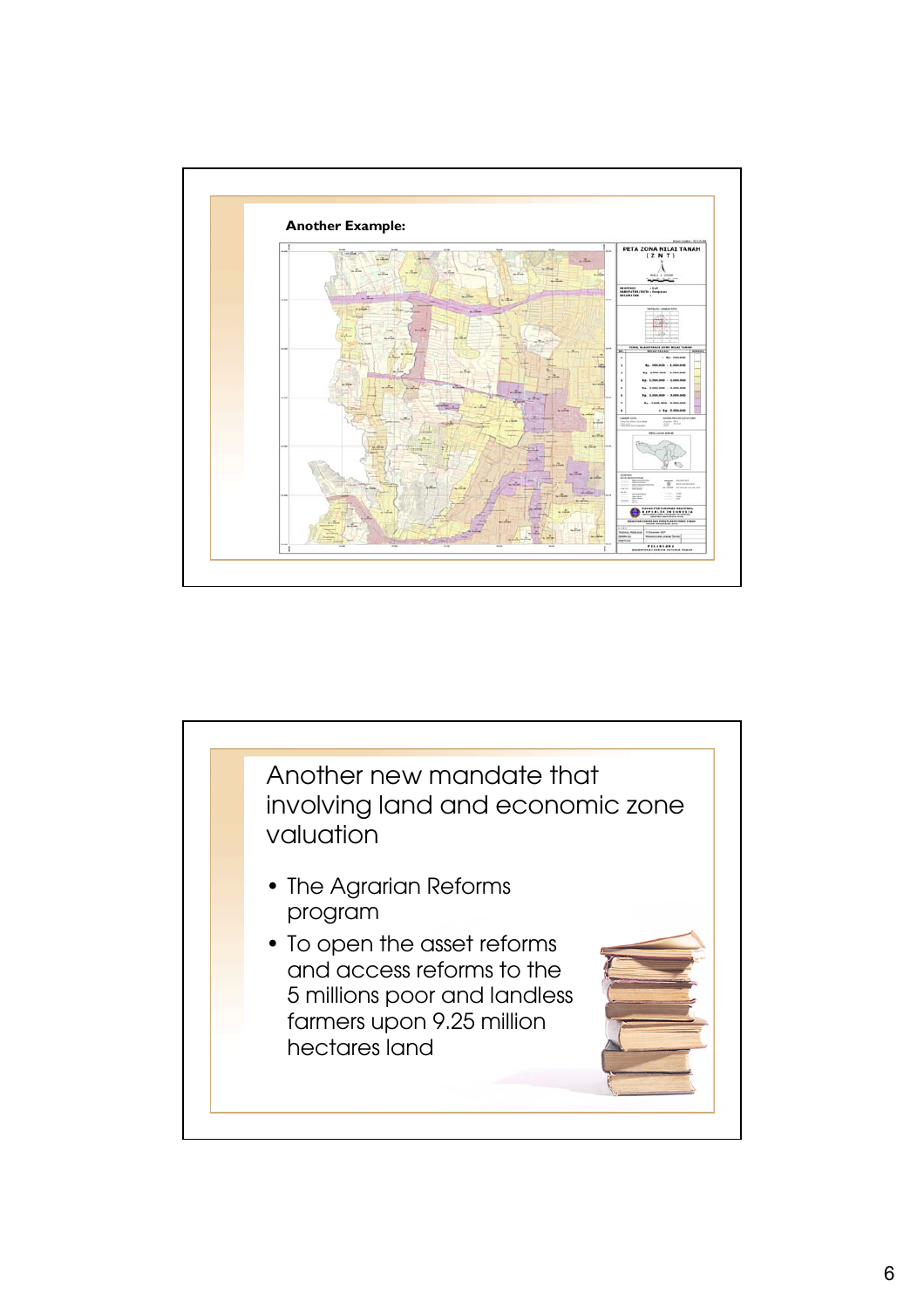![](_page_6_Figure_0.jpeg)

![](_page_6_Figure_1.jpeg)